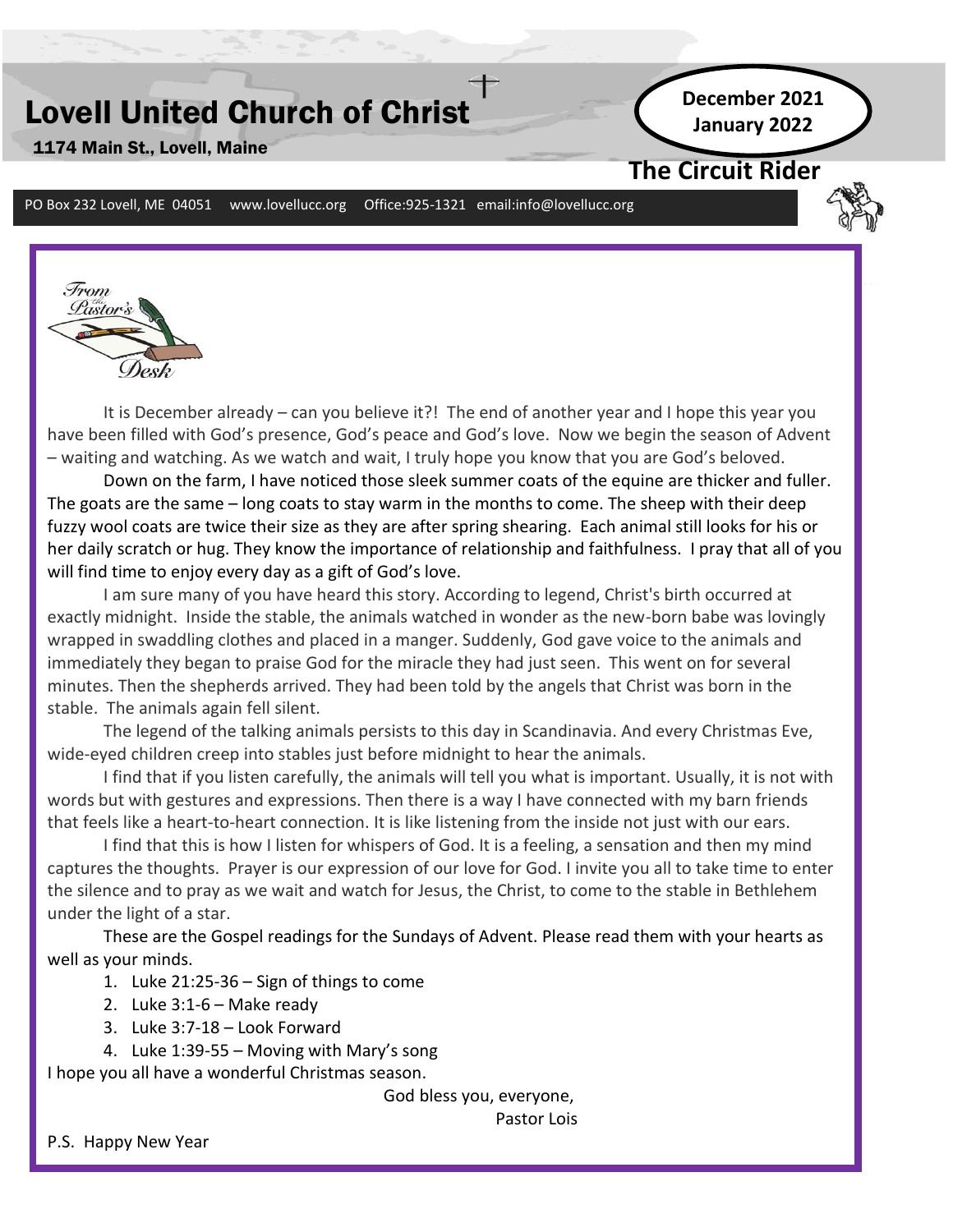

*Lovell United Church of Christ 1174 Main St. Lovell, Maine Saturday, December 4th 10:00-12:00*

# *Wreaths, berry bowls, fir pillows, gifts, and a bake sale*

*Sponsored by the Lovell United Church of Christ Ladies Circle*



**11/28** First Sunday of Advent. 10:30 am worship

**12/5** Second Sunday of Advent. 10:30 am worship. Bring a sandwich for lunch. Soup will be provided. We'll decorate the sanctuary and vestry Christmas trees.

**12/12** Third Sunday of Advent. 10:30 am worship. 5:00 pm potluck supper followed by a carol sing-a-long.

**12/19** Fourth Sunday of Advent. 10:30 am worship.

**12/24** Christmas Eve service at 7:00 pm.

**1/9** Epiphany Celebration. Join us for worship at 10:30 followed by a lunch (bring your own sandwich) and we will all work together to take down the Christmas decorations around the church.

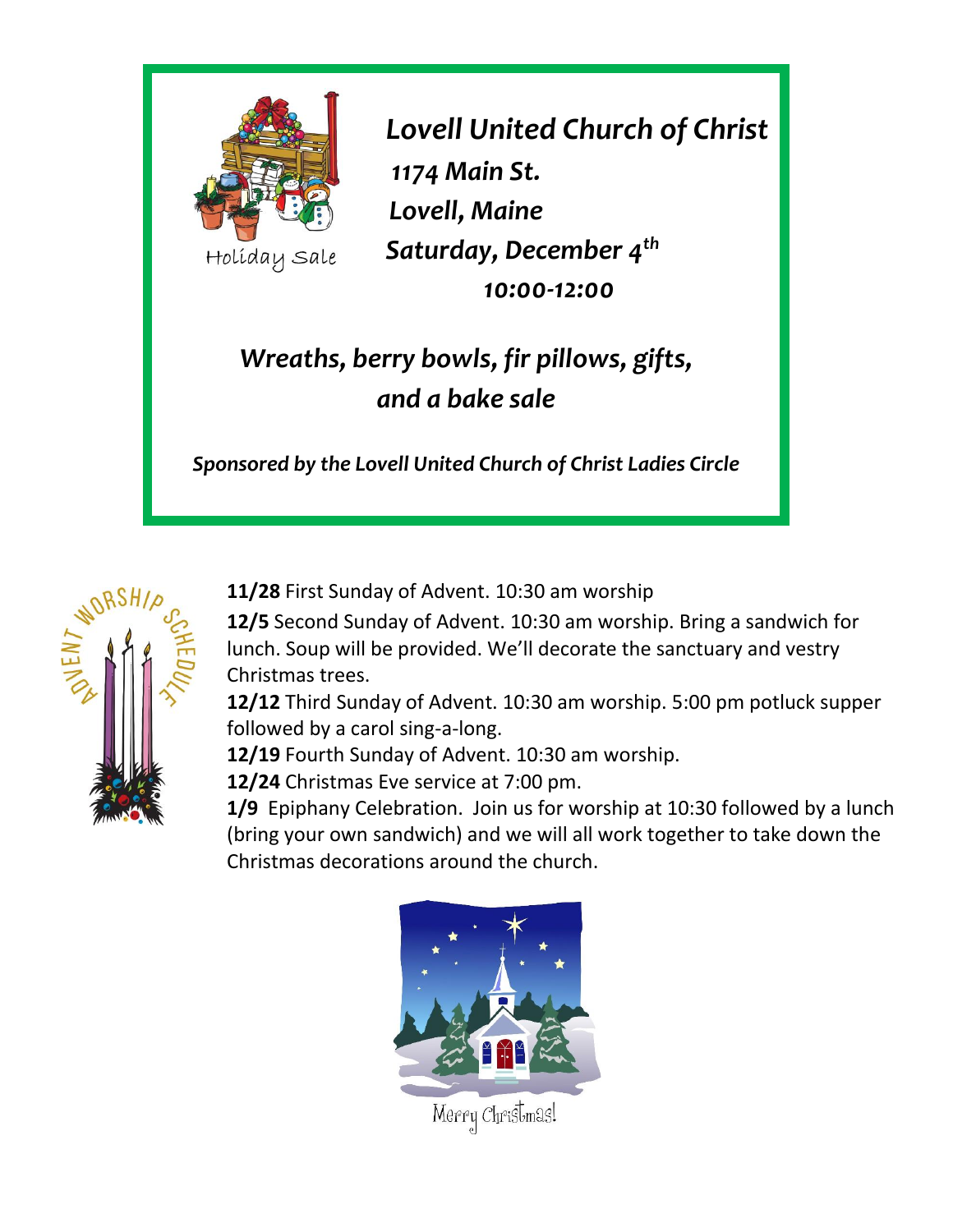## **Ladies Circle**

At the Nov. 9 Circle meeting, the 2022 calendar was reviewed and several changes were made. Starting in January, meetings will still be held on the second Tuesday of each month, however, the time will be changed to 10:30am. The ladies voted to give a total of \$1100 in Holiday gifts plus another donation to Daisy Girl Scout Troop 146 to cover part of the cost of uniforms. Another decision that was made was to add a food table to the Dec. 4 Holiday Sale, 10:00-12:00. The sale will now include not only greens but fir pillows, gifts and food. After the business meeting, the ladies worked on several projects for the Holiday Sale. The next Ladies Circle gathering will be for their annual Christmas Celebration to be held Dec. 14. 12:00 noon at AJ's for lunch and a gift exchange. The Sunshine Lady, Nancy Olmsted, continues to send cards each month as needed. There are no membership requirements for Ladies Circle so all are welcome to join the group on the second Tuesday of each month as schedules allow. For further information, contact Linda Libby at 925-3661 or [trout@fairpoint.net](mailto:trout@fairpoint.net) or Carolyn Carter at 928-2080 o[r cecarter1994@gmail.com](mailto:cecarter1994@gmail.com)

# **Lovell Girl Scouts**

Daisy Troop 146 has met three times, 2:45-4:00, on Mondays, in the Art Room at New Suncook School with leaders, Danielle Moore and Linda Libby. There are now eight girls in the troop so another adult volunteer is really needed. Brownie Troop 3149 has started meetings on Tuesdays also in the Art Room with leaders Andrea Walker, Andrea Goodwin and Abbey Nataluk. Junior Troop 280 with three girls needs leadership and does not have a schedule yet. C/S/A Troop 58 with leaders Megan Hamlin, Tabitha Blood, Heather Jean and Abbey Nataluk is meeting on the 1<sup>st</sup> and 3<sup>rd</sup> Mondays 5:45-7:00 at Lovell UCC. Their annual pie sale on Nov. 14 was a success. Lovell Girl Scout troops are still accepting registrations for the upcoming year. Age levels remain the same: Daisy Troop 146 – Grades K & 1, Brownie Troop 3149 – Grades 2 & 3, Junior Troop 208 – Grades 4 & 5, C/S/A Troop 58 – Grades 6-12. New and renewing registrations can be completed at girlscoutsofmaine.org. Just be sure you include the word troop with the troop number. For further information, please contact Linda Libby at 925-3661 or **[trout@fairpoint.net](mailto:trout@fairpoint.net)**

# **COMMITTEE NEWS**

### **CHRISTMAS DECORATION COMMITTEE**

Have you driven by our little church lately? If so, you may have noticed how lovely it looks all decorated for Christmas. We hope you enjoy the lights and that you will join us for an Advent event or anytime for worship. 10:30 am on Sunday mornings.

### **MISSIONS**

We are making plans for our Community Christmas Baskets. If you, or someone you know, needs a little assistance this holiday season please reach out to Pastor Lois at 925-1321.

We have frozen meals to pick up or deliver to those in need of them. Call the church office for more information. **We are now accepting donations new puzzles for all ages and adult size white socks for Christmas projects.**

**LUCC Thrift Shop OPEN WEDNESDAYS & SATURDAYS 10:00-2:00** We continue to receive LOTS of great merchandise.Stop by and see! **\$2 Bag Sale on the last Wednesday & Saturday of each month** *From now until Christmas, any item that is Red or Green is ½ off. Bonus \$2/Bag*

*Sale on Christmas/Holiday items on December 18 & 21.* 

*December 29 will be a FREE Christmas/Holiday item day!*

**CLOSED Wednesday, November 24th \$2 sale on 11/27 & 12/1**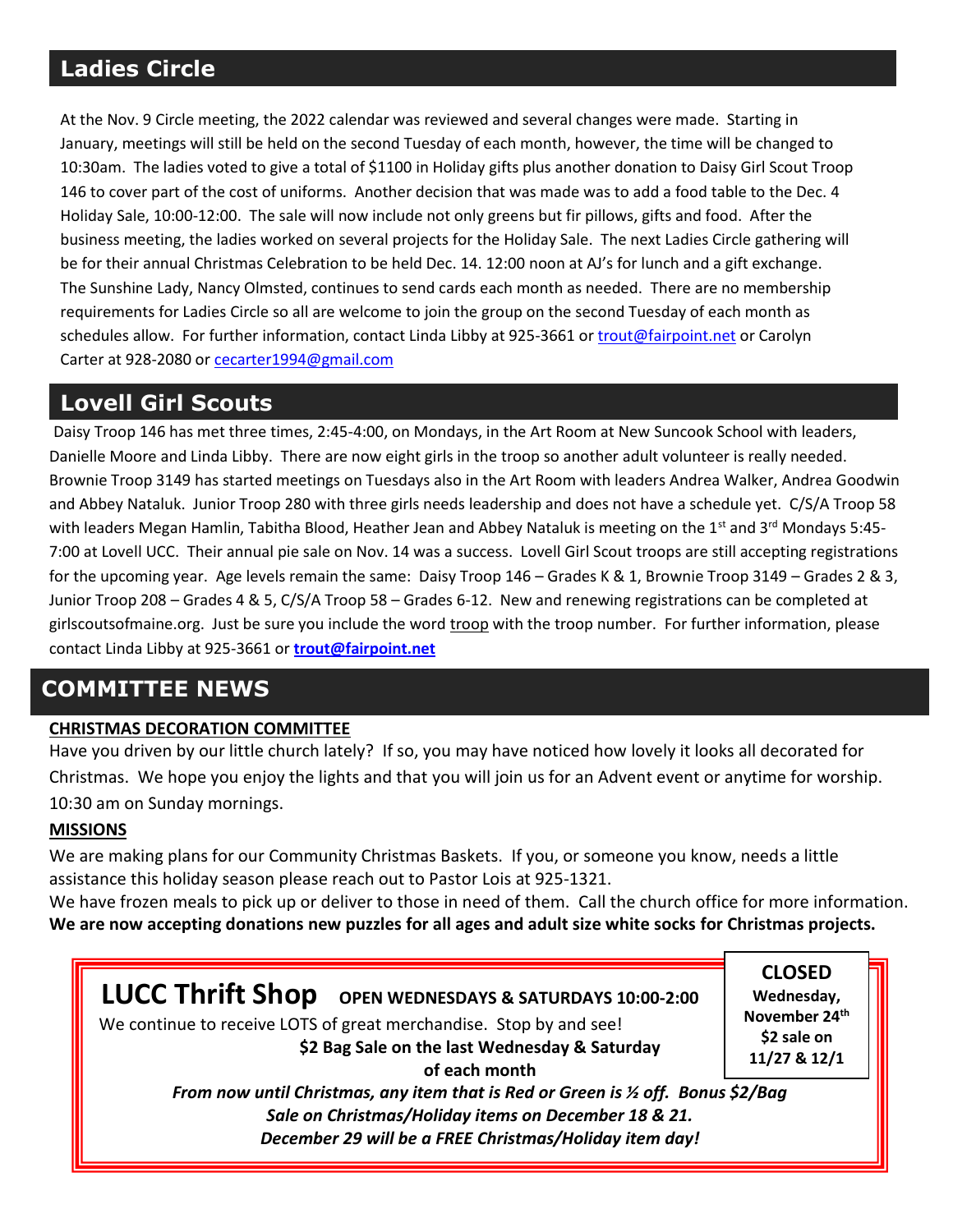### **Ongoing Programs**

#### **CHILDREN**

Bible School classes for children in grades K-6 are offered once per month, October-May for 2021- 2022. Call the church office for more information.

#### **WOMEN'S BIBLE STUDY**

This group meets at Vicki Royer's home on the 2nd & 4th Tuesday of each month (Oct-May). 6:30- 9:00 pm. FMI contact Vicki at 925-1444.

**MUSIC-HANDBELLS**

Handbells rehearse Mondays at 10:30 am. Bell Ringers wanted! Call the church FMI 925-1321.

#### **LADIES CIRCLE**

This group meets on the second Tuesday of each month for a business meeting and throughout the year for special programs and events. All ladies are welcome to come as their schedule permits. FMI contact Linda Libby at 925-3661 or Carolyn Carter at 928-2080.

#### **MUSIC-CHOIR**

Wednesday evenings from 7:00-8:00 pm and the choir participates in worship every Sunday

### Choir rehearsals are held **SENIOR FELLOWSHIP** *The Gathering Place* is not meeting, at this time.



*We hope you enjoy the Christmas lights as you drive by our little church this season. Please come by and join us for any or all of the activities listed in this newsletter.* 

*We wish you a season of joy and peace.*



Follow us on Facebook

**VISIT US ONLINE** www.lovellucc.org

**Email: info@lovellucc.org**

### STAY IN TOUCH

**COME SEE US**

1174 Main St. PO Box 232 Lovell, ME 04051

**CALL US** (207)925-1321 (office)

**Lovell United Church of Christ** *Sunday Worship 10:30 am* [www.lovellucc.org](http://www.lovellucc.org/) **Rev. Lois Amidon, Pastor Dan Moore, Director of Music Heather Sawin, Office Administrator** Pastor's Hours: *Monday 10:00-1:00 Wednesday 10:00-1:00 \*Other hours available by appointment* Office Administrator's hours: *Monday 9:00-2:00 Wednesday 9:00-2:00* Office 925-1321

Do you enjoy receiving this monthly newsletter? Did you know it is sent to all postal patrons in Lovell as well as people in other towns on our mailing list? Your contributions are always welcome to help defray the cost of this mailing.

Please send any donations to:

**The Circuit Rider submission deadline for February is January 19th**

Lovell United Church of Christ PO Box 232 Lovell, ME 04051 Indicate "Circuit Rider" on your check Thanks for your help!